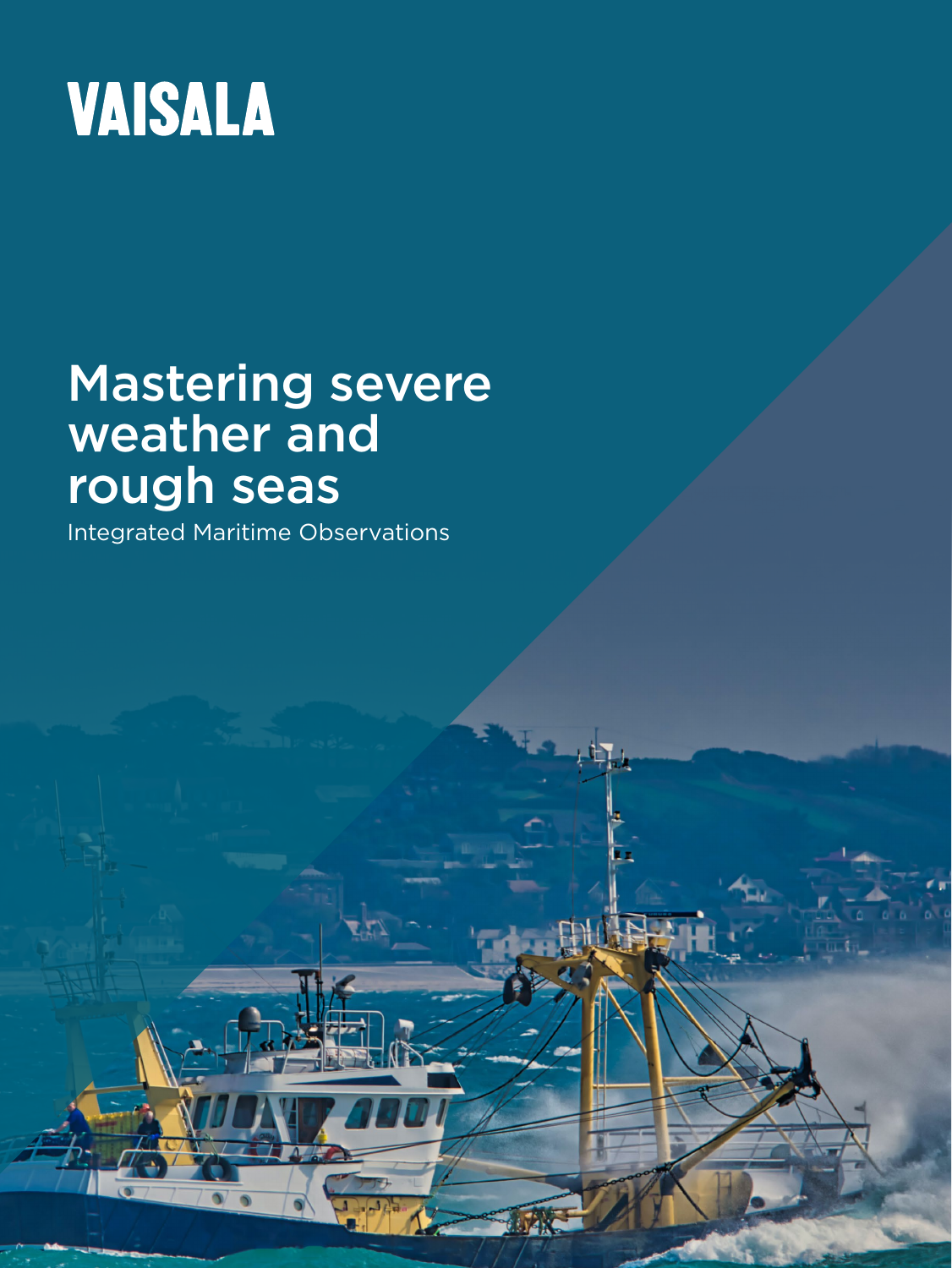# Vaisala Maritime Observation Systems Integrated environmental observations tailored to your needs

*Safety, security and efficiency are top requirements in maritime operations, and weather can have a serious affect on each of these. It is clear that accurate weather and sea state information is vital for ensuring the safety, security and operation of ports, ships and offshore platforms.* 

# Enhance your core operations

Marine operations are continuously impacted by often rapidly shifting, sometimes highly localized, conditions of weather and sea. For example, ships are often unable to dock in a port or to a platform during extreme weather conditions or in rough seas and strong currents, while helicopter operations are restricted in high wind speed and low visibility conditions. Crane and drilling operations are similarly affected by severe weather.

Having a system for measuring the specific meteorological and oceanographical parameters in the

precise area of your operations is therefore vital for successful and uninterrupted operations. The precision data from Vaisala Maritime Observation Systems can be fully and comprehensively integrated into your processes, significantly enhancing your business predictability and performance.

# Comprehensive – and easy to integrate

Vaisala has a full offering of meteorological monitoring systems, instruments and engineering services for coastal navigation, ports, ships and offshore platforms applications. Vaisala Maritime Observation

Systems provide you with the entire solution, including meteorological, oceanographic and hydrological instruments – and global life cycle support. Our Systems' oceanographic and hydrological instruments are manufactured by the other leading manufacturers. Vaisala Maritime Observation Systems are easy to integrate with port management, vessel traffic services, ship's bridge and offshore platform IT systems.

## Why choose Vaisala Maritime Observation Systems?

- Extensive product and services offering
- Environmental monitoring systems integration capability world-wide
- Low cost, data-only option available
- Unique Maritime Automatic Weather Station series designed for marine environments, integrating all instruments together
- Global presence with a wide sales network and service centers around the globe
- Secured uninterrupted operation through Vaisala Global Services and Technical Support
- IMO, IALA, IEC, WMO and ICAO compliant offering

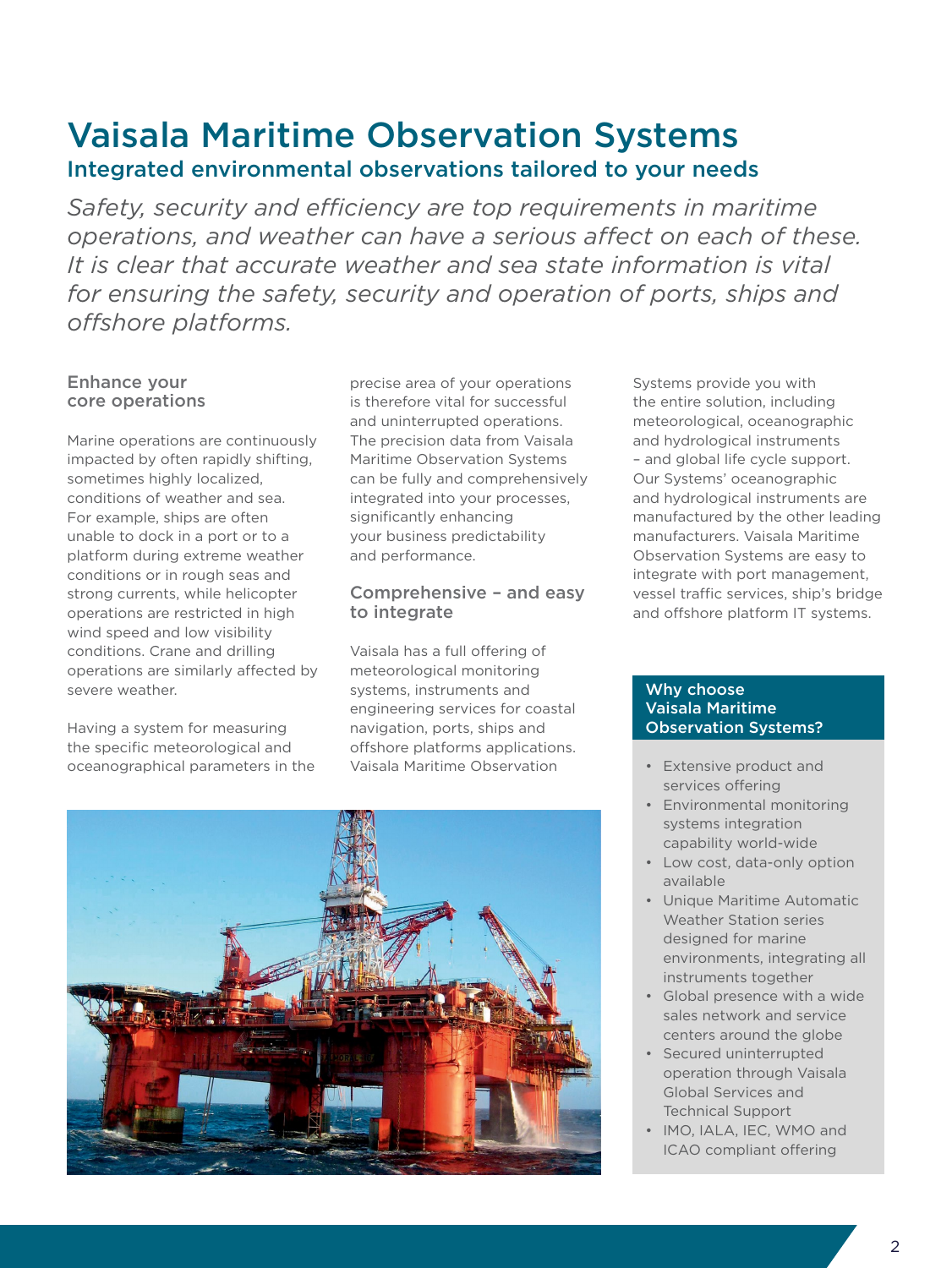

Vaisala Maritime Observation Systems measure and fully and comprehensively integrate precision metocean data into all your processes in ways that *significantly enhance your business predictability and performance.*

## Solutions to match your needs

We have the experience to help you plan, install, operate and maintain a system that's just right for your needs. Whether you require a complete maritime observation system for turnkey delivery, an upgrade to your present capability, or just want the option of a low cost data-only service, we have the know-how to design full solutions. We are also experts at the required networking and telemetry, and can help you enhance the performance of your present system.

Vaisala equipment is designed to last, and much of it is modular and upgradeable, meaning that systems can be expanded and enhanced. Moreover, we at Vaisala value long-term relationships with our customers and provide support for them throughout the entire lifecycle of Vaisala systems.

# A tradition of partnership

Vaisala has a decades-long tradition serving the maritime industry. Our systems help our customers make smart and timely decisions regarding weather critical issues.

Vaisala solutions improve efficiency and enhance the safety of people, vessels and cargo, whether at sea or in port. Our offering of monitoring systems, instruments and engineering services can be supported by a wide range of forecasting and decision support applications.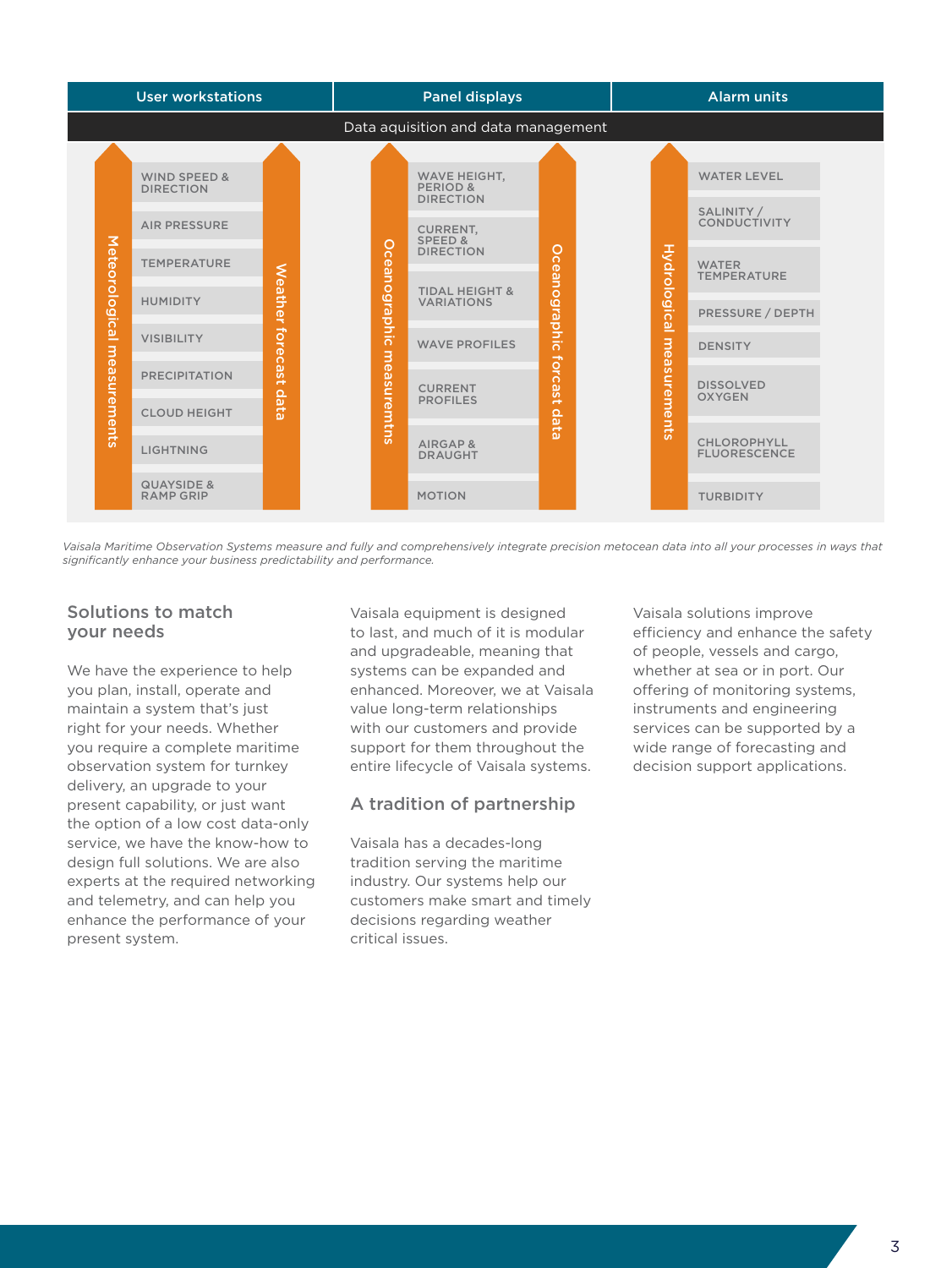# The weather affects maritime operations more than any other factor. We'll help you master it.

Weather and environmental insights are the greatest catalysts for successful maritime operations— onshore and offshore.

From sensors to systems and digital services, Vaisala provides actionable insights that empower stakeholders to confidently meet new challenges and harness new opportunities.

Our globally trusted maritime weather solutions enable remarkable efficiency gains, digital transformation, the protection of people and investments while supporting clean and responsible operations.

# Why Vaisala?

We are scientists and explorers driven by passion, relentless curiosity, and the desire to create a better world. Our 85+ years of innovation and global impact are reflected in our guiding principles for maritime:



#### Master the weather, master the sea

Vaisala enables stakeholders to harness incredible new possibilities while facing increased severe weather risks driven by climate change. We do this by providing the most advanced weather and environmental insights available anywhere. Guided by our weather measurement expertise, we're advancing maritime operations and empowering today's leaders to master the sea like never before.



#### Oceans of insight

The maritime industry is a complex ecosystem, with valuable information to be found everywhere. In the atmosphere. In the water. In the movements and topographies of the sea. In complex offshore and onshore hubs of commerce. Vaisala's integrated, end-to-end weather solutions are uniquely capable of transforming oceans of information into concrete, practical insights to enable better decision making. These insights turn uncertainty into confidence, risk into readiness, and potential into power. Our preeminent weather technologies give maritime stakeholders a new competitive advantage: the ability to derive previously unattainable insights from everything around them.



## Currents of innovation

Maritime is evolving, and the currents of innovation are taking us to a more sustainable and weather-aware industry. Vaisala is the world's most trusted partner for helping maritime leaders navigate this evolution. Fueled by our proven scientific leadership and innovative spirit, we have led the way in providing unparalleled weather and environmental solutions across a multitude of industries for generations. We give maritime stakeholders the most comprehensive weather intelligence available so they can innovate across their entire ecosystem to protect of people, resources, and infrastructures.



## Champions for sustainability

Vaisala partners with maritime stakeholders to support a proactive, informed approach to navigating sustainability initiatives. Our unsurpassed onshore and offshore weather intelligence helps the maritime industry achieve cleaner and more responsible operations, stay ahead of regulatory pressures, and confidently manage risks related to extreme weather. This partnership also strengthens the health of Earth's oceanic ecosystems and the communities of which we are all part.